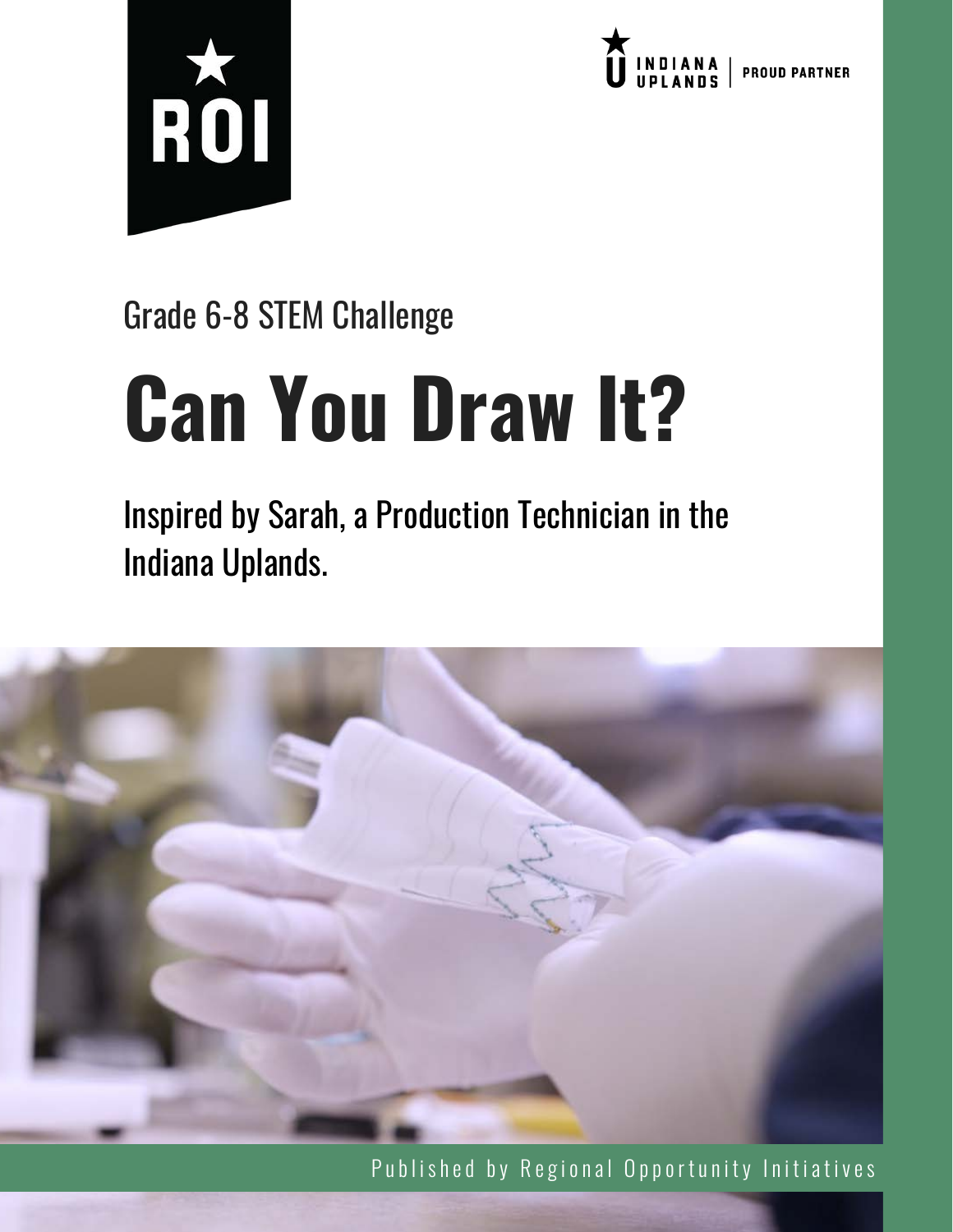#### GRADE 6-8 STEM CHALLENGE RESSON TIMELINE

## **Can You Draw It?**

Inspired by Sarah, a Production Technician in the Indiana Uplands.

Students will learn about how instructions and processes are streamlined to create a consistent product.



- Show the inspiration video, ["Sarah - Team Assembler](http://www.regionalopportunityinc.org/sarah/) Trainer" (5 minutes) **DAY** 1
	- $\bullet$  Introduce the challenge (5 minutes)
	- Free draw and instructed draw rounds (30minutes)
	- Group time to plan drawings and instructions.
- Regroup, finish instructions (15 minutes) **DAY** 2
	- Trade and try other groups' **instructions**
	- Discussion and debrief (10 minutes)

#### Recommended Supplies

For each student:

- Blank sheets of 8.5" by 11" paper
- 3x3 Grid sheets (at end of packet)
- Markers
- Stopwatch

#### CAREER CONNECTION AND LESSON OVERVIEW

Sarah is a production technician and assembler for COOK Medical in Bloomington, Indiana. Sarah hand-makes stents for patients who have a potentially life-threatening weakening of large arteries. She also trains the next generation of production technicians, teaching them how to carefully stitch and assemble these life-saving devices. COOK depends on production technicians like Sarah to ensure that the products they manufacture are free of defects and safe for use in people.

It's important that every piece of medical equipment that COOK Medical manufactures is made exactly the same way, even if it's assembled by different people. In this activity, students explore what it means to have a standardized process and practice creating instructions for others to follow.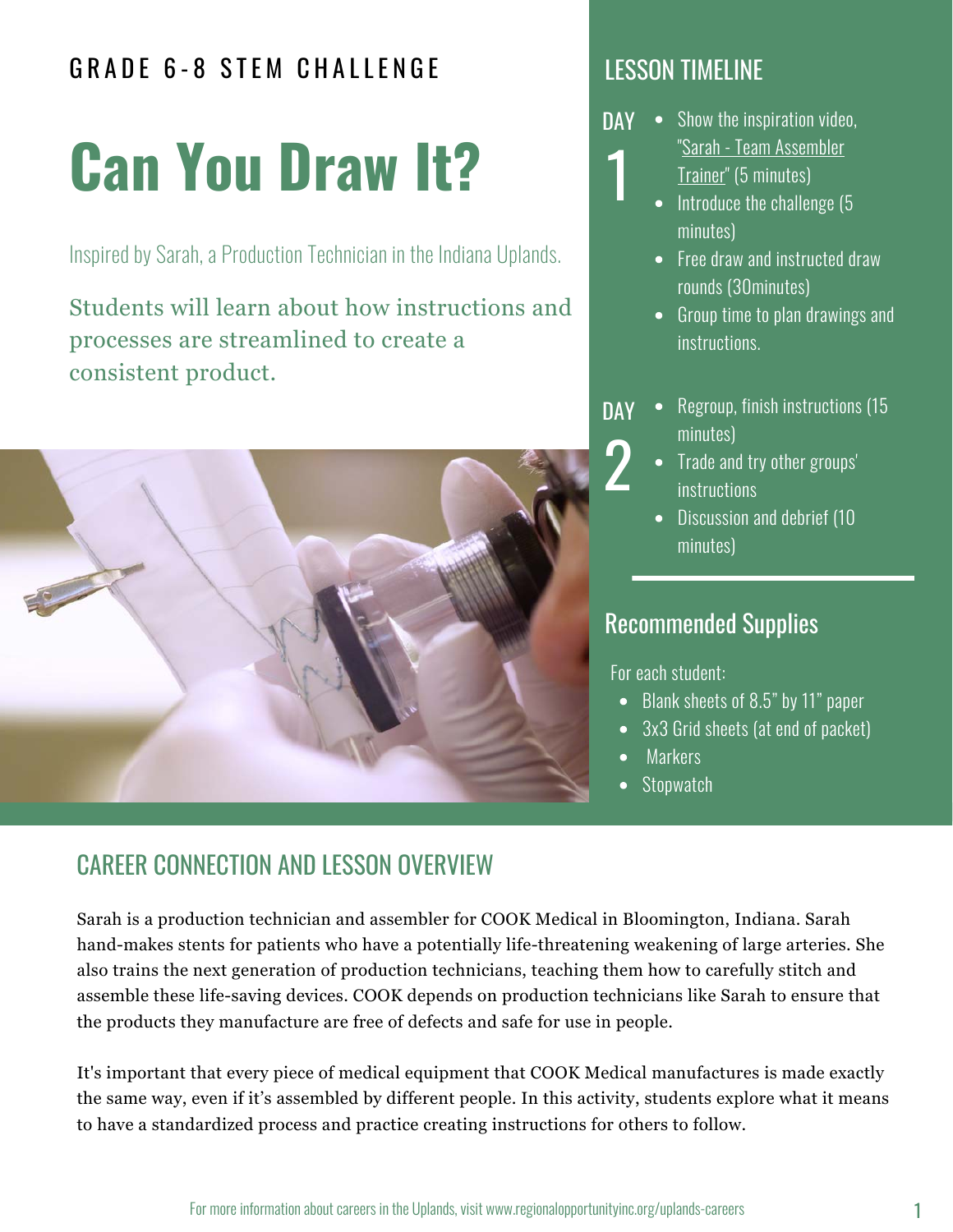

### **IN THIS CHALLENGE, STUDENTS WILL:**

- Attempt to create a drawing of a fish given different levels of instruction.
- Work as a group to create their own sets of instructions to draw something. They will then trade with another group and see how good their instructions were.

### **Standards**

#### Science & Engineering Process Standards

SEPS.1 Posing Questions (for science) and defining problems (for engineering)

SEPS.2 Developing and using models and tools

SEPS.4 Analyzing and interpreting data

SEPS.6 Constructing explanations (for science) and designing solutions (for engineering)

SEPS.8- Obtaining, evaluating, and communicating information

#### Grade 6-8 Employability Skills

6-8.M.1 Apply new strategies based on lessons learned from feedback.

6-8.WE.4 Understand failure as an opportunity for growth. 6-8.LS.5 Understand how effective work habits and personal characteristics demonstrated in school transfer to occupational settings.

#### Preparing for College and Careers

PCC-2.1 Determine roles, functions, education, and training requirements of various career options within one or more career clusters and pathways

PCC-2.2 Analyze career trends, options and opportunities for employment and entrepreneurial endeavors for selected career clusters and pathways

PCC-2.3 Evaluate selected careers and pathways for education requirements, working conditions, benefits, and opportunities for growth and change

PCC-2.4 Use appropriate technology and resources to research and organize information about careers

2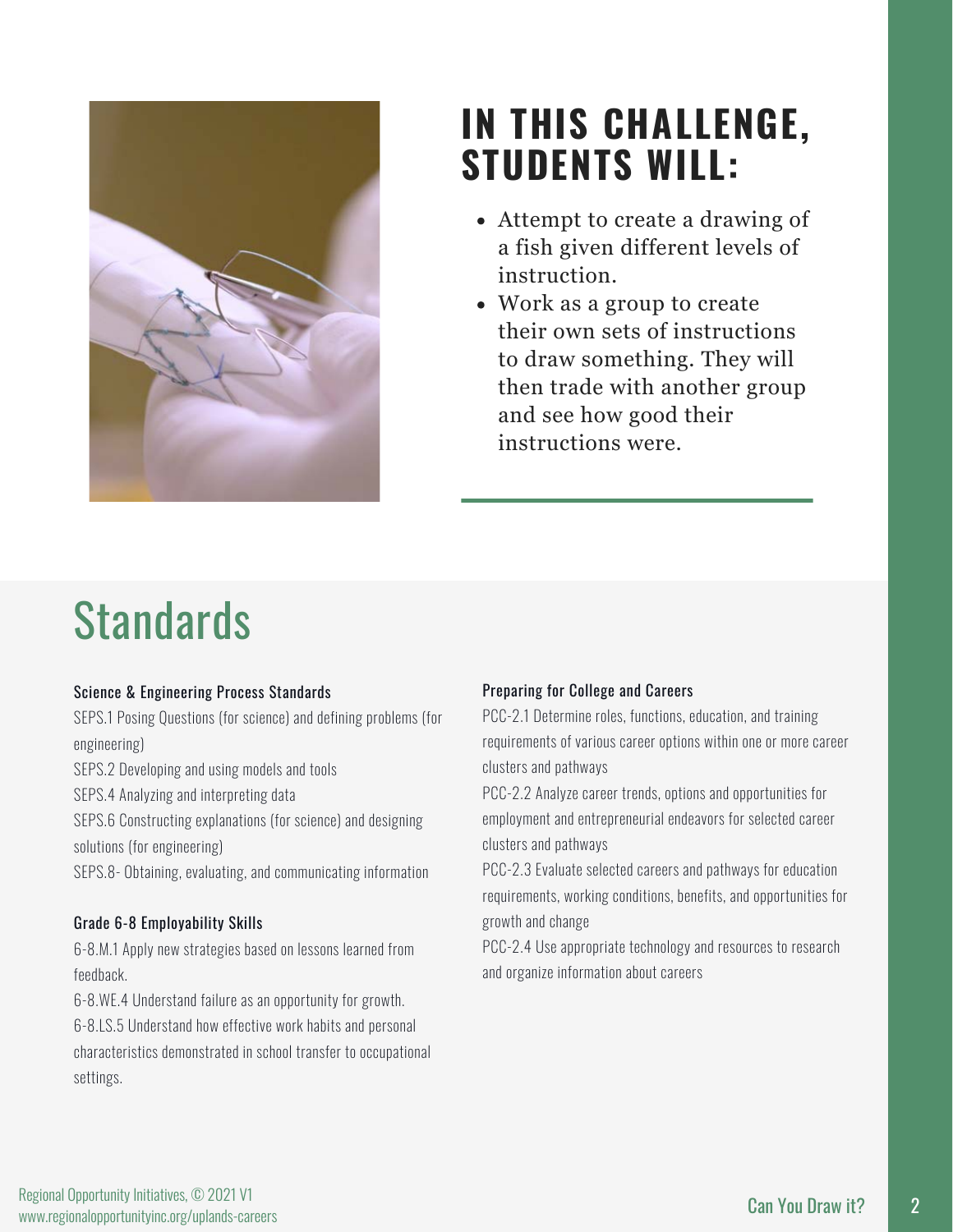### Planning and Implementation CAN YOU DRAW IT?

#### Essential Vocabulary

- STANDARDIZED WORK: a way of doing work in which the sequence of tasks has been efficiently organized and is done the same way each time, regardless of who does the work.
- VARIABILITY: lack of consistency or fixed quality.

#### In this challenge, students will:

- Attempt to draw a fish given different levels of instruction.
- Work as a group to create their own sets of instructions to draw something. They will then trade with another group and see how good their instructions were.

#### Before Class:

- Read the activity outline sheet and leader notes to become familiar with the activity.
- Gather necessary materials. A stack of blank printer paper will be helpful here as well as lined notebook paper for writing up their instructions.

#### Guiding Questions

- Why might it be important for products to all be identical? 1.
- How do companies ensure that every product they make is the same? 2.
- How could we standardize processes to make sure we're all drawing the same 3. thing?

#### Introduction

Show students Sarah's career shadow video, found at

http://www.regionalopportunityinc.org/sarah/. Sarah is a production technician and trainer at COOK Medical. Her part of COOK manufactures the AAA stent, which is a piece of medical equipment used to repair weakened blood vessels and keep them from breaking. She is so good at making these devices that she is also responsible for training new employees on how to create them as well.

Because these small devices are implanted into real people, it is critically important that all of the parts be identical and assembled in the exact same way. This means there are specific protocols and instructions for how to make these complex devices.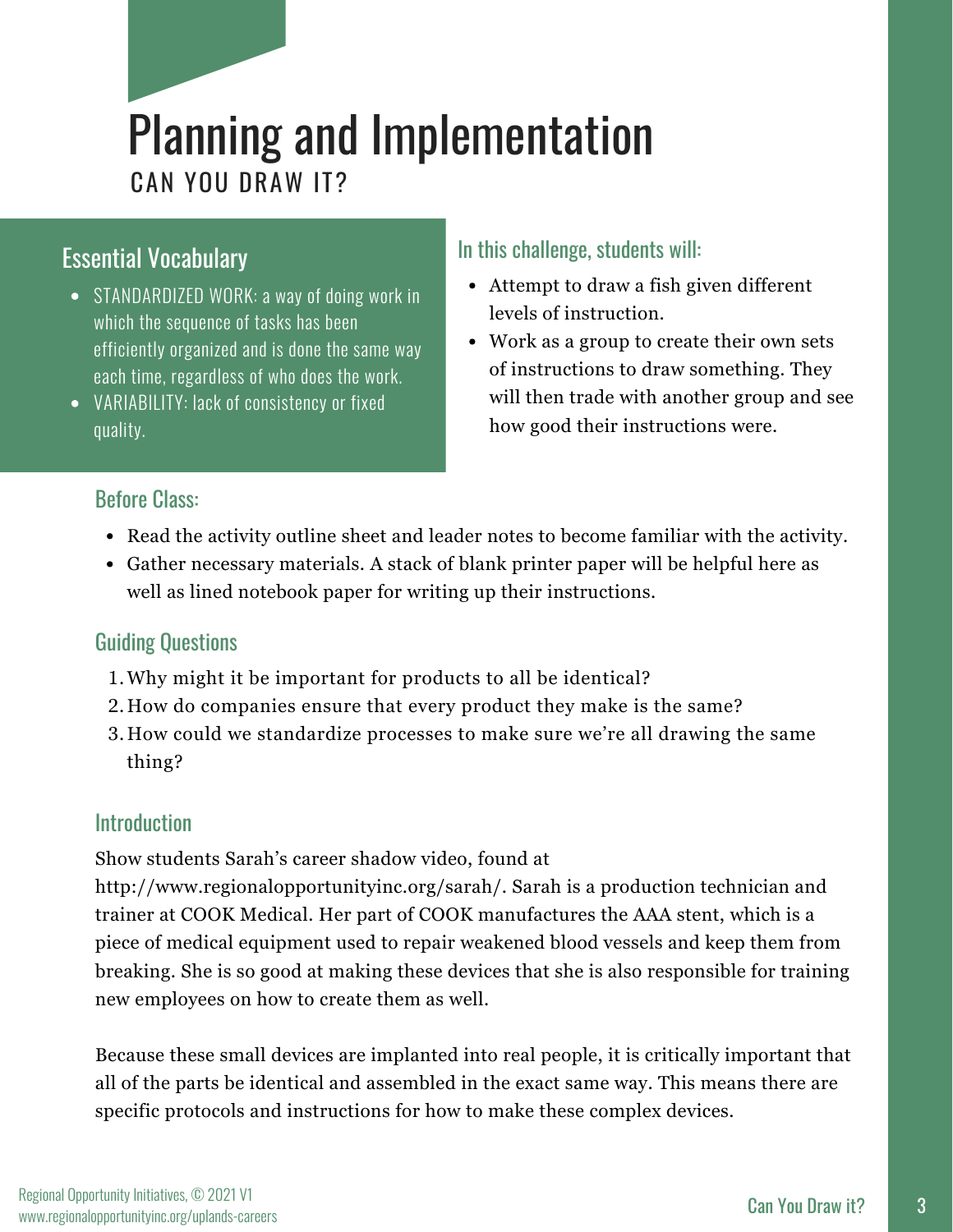

In this activity, students will be given a general challenge ("draw a fish") and think through how to ensure that everyone in the class can draw the fish that the client (the teacher) wants. The fish drawing needs to be consistent, even when drawn by different students or even a different classroom of students. In manufacturing, this is called standardized work. As designs are refined and improved over time, it's important to document what works best, not only in the design itself but in the process of creating it. Here, students are exploring how processes evolve and how to write clear instructions for others to follow.

#### The Activity

#### Part 1: Set up the challenge

Tell students that you are a customer and you would like some number of pictures of fish (usually however many students are in the class.) Provide each student with a sheet of blank paper. Ask students to draw a fish and give them 1 minute to complete their drawings. Do not provide any additional information and don't let them discuss their art with each other.

Once the minute is up, have the students post their fish on the wall (names aren't necessary.) Ask them what they notice about the fish drawings. Are they the same? Are they different? Point out that you, the customer, don't want ANY of these fish, you wanted something different. Ask the students what would help them draw a fish that you, the customer, want to see. Have students brainstorm the type of information that might help them all draw more similar fish.





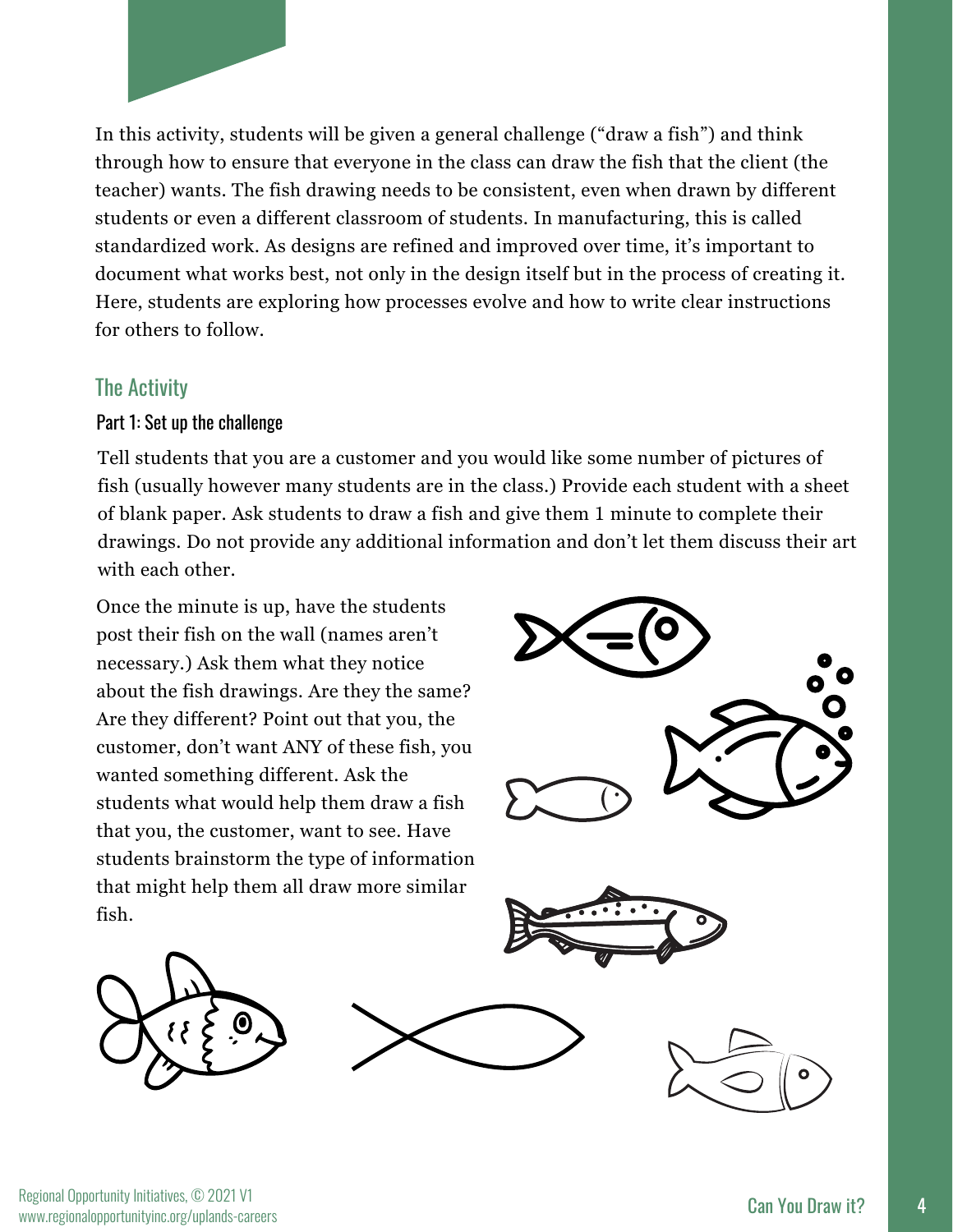

#### Part 2: Refining the instructions

This time, all of the students will draw together with common instructions. Distribute the gridded sheets (each grid space has a number) and work through the following instructions as a group:

- 1. Draw a letter X in box 4. The X should fill the box and touch the corners.
- 2. Draw an upward arc or semicircle from the bottom left corner of box 2 to the bottom right corner of box 2.
- Draw a downward arc or semicircle 3. from the top left corner of box 8 to the top right corner of box 8.
- 2. Draw an arc connecting the upper left 4. corner of box 6 to the lower left corner of box 6. This is the fish's face.



- Draw a circle for the eye in the middle of the line between boxes 5 and 6. 5.
- 6. Draw an upside-down V for a fin in the middle of the curve in box 2.  $\,$
- 7. Draw two V's for fins on the lower curve in box 8.
- 8. In box 4, draw a curve from the top left corner to the bottom left corner to complete the tail fin.
- Draw a short curve for the mouth that starts at the bottom right corner of box 5. 9.
- 10. Finally, draw four circles in boxes 3 and 6 for bubbles.

#### Part 3: Compare the drawings

The second set of fish, while not identical, will look a lot more consistent. Giving more specific instructions was helpful!

Ask students to think about:

*What was easier this time? What was harder?*

Most students will respond that it was easier to draw this exact kind of fish with more detailed instructions. They may express that it was hard to understand the instructions when they were read. Some students may prefer written instructions.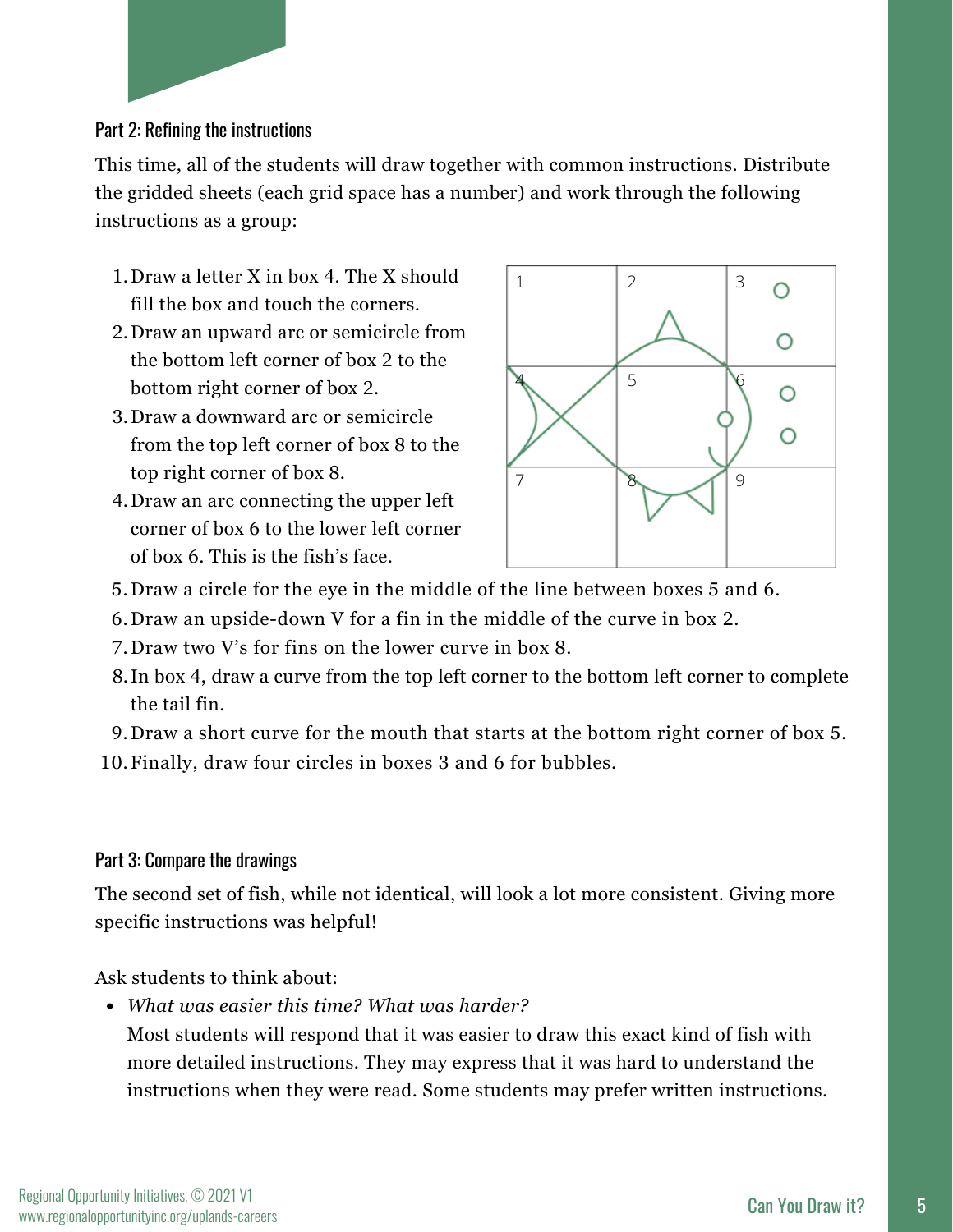

*What other information could you have gotten in the instructions that would have made it easier?*

Some of the instructions are too vague—where, exactly, should the bubbles go??? They may also decide that verbal instructions for this challenge are inefficient and decide to create steps that include drawings and examples.

#### Making New Plans

#### (End of day 1 and into day 2)

Provide students with a clean 3x3 grid sheet and divide them into groups of three to four. As a team, decide on a simple drawing and create a list of instructions to re-create their drawing on a fresh grid. Provide these instructions and grid paper to another group and attempt to re-create their drawings.

#### **Discuss**

While this project is about creating a drawing and not a piece of equipment, the ideas are similar. The class was able to create many similar copies of a fish drawing when given a standard set of instructions. Sarah's production training includes creating specific, detailed instructions on how to assemble the stents. These plans have both written instructions as well as pictures to ensure that each employee is creating the same part in the same way.

Prompt students to consider the drawbacks of a system or process that is TOO rigid. Does this make creativity more or less likely? Is that good or bad?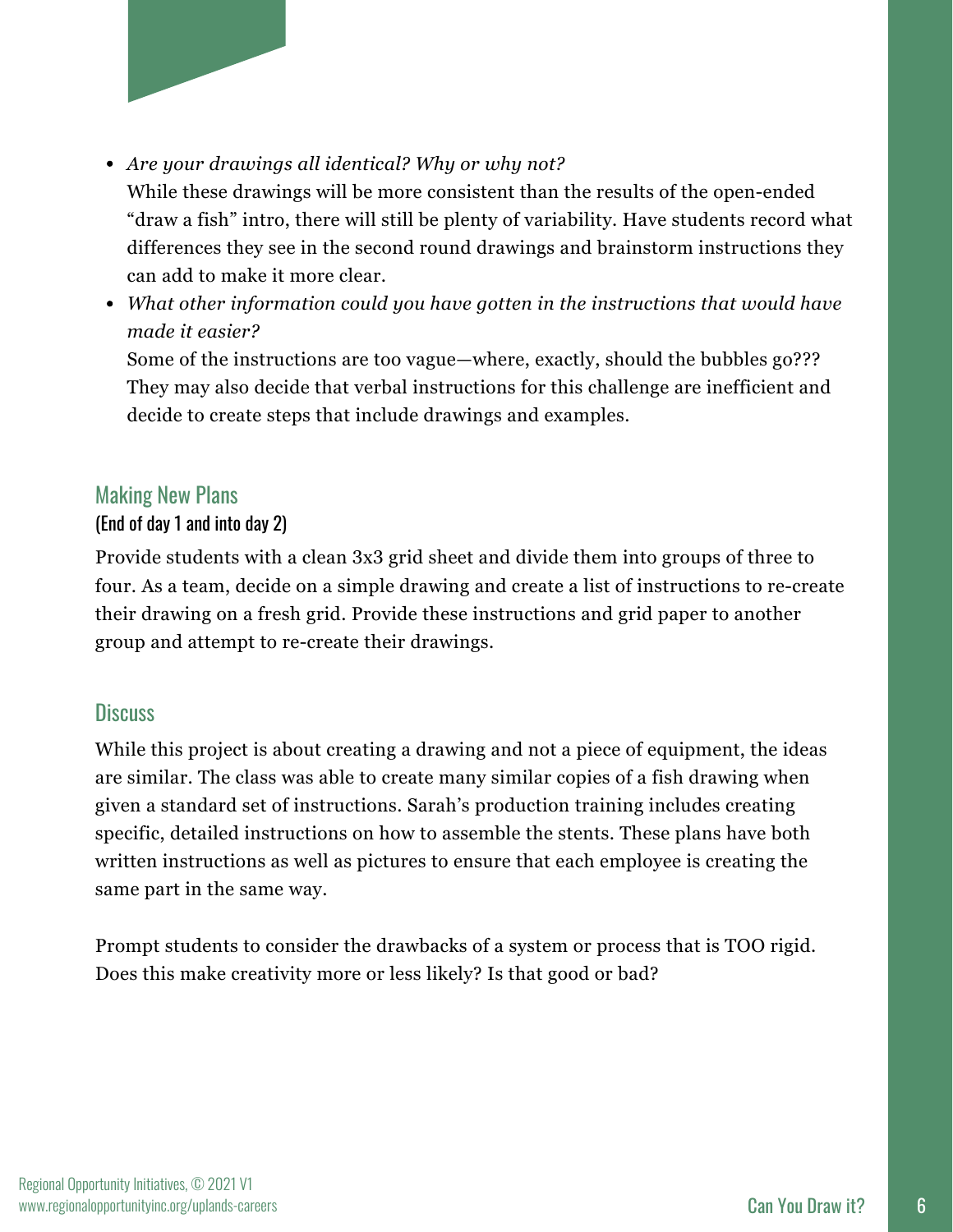

#### Career Exploration and Extension

Prompt students to think about and research what a career as a production technician might entail.

- What does a production technician do all day? What does Sarah do?
- What kind of training would a student need to become a production technician? What other types of technicians are there?
- Are jobs like Sarah's in high demand? Will more people be hired to manufacture medical devices by hand in the future?
- What kind of education is needed to be a production technician? Where could a student be trained locally for this career? What types of classes are important?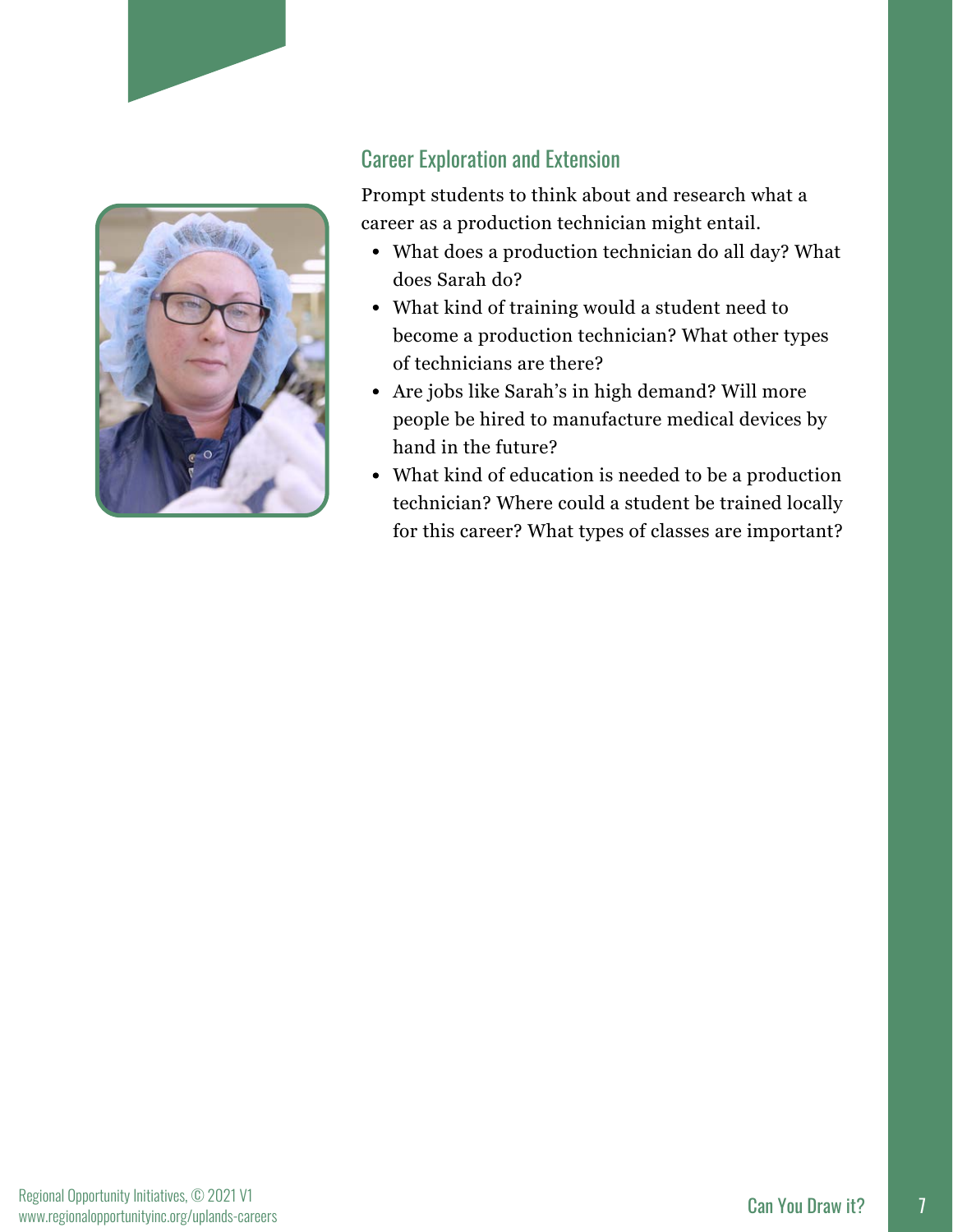

Name: \_\_\_\_\_\_\_\_\_\_\_\_\_\_\_\_\_\_\_\_\_

### Can You Draw it?

Student Drawing Sheet

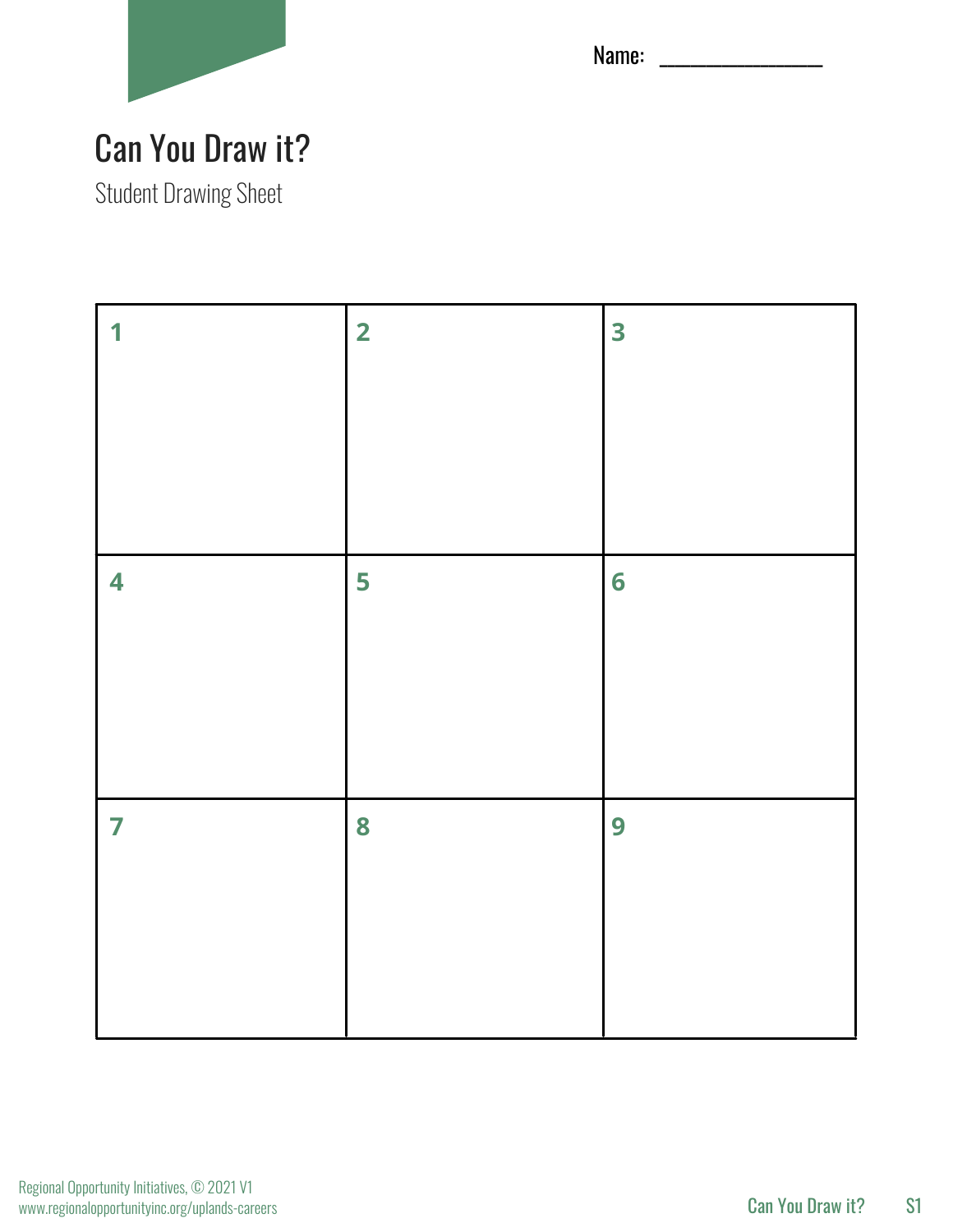### ACKNOWLEDGEMENTS

#### Activities developed and written for Regional Opportunity Initiatives by

Adrienne Evans Fernandez Education Specialist

Emily Menkedick Education Specialist

#### ROI would like to thank the following members of our Educator Advisory Group for their gracious support and review of this curriculum:

Amy Gordon Elementary STEM Coordinator Brown County Schools

Kelly Grimes 7th Grade Science Teacher Richland-Bean Blossom Community School Corporation

#### Alexis Harmon

Academy of Science & Entrepreneurship Principal Monroe County Community School Corporation

Alison Kern 6th Grade Science Teacher Mitchell Community Schools

Joann Novak Business & Computer Science Teacher Monroe County Community School Corporation

Jean Schick High School Science Dept Chair (Ret) Monroe County Community School Corporation

#### Katy Sparks

STEM & Computer Science Coach Monroe County Community School Corporation

#### Tara Weisheit

4th Grade Teacher Washington Community Schools

### IMAGE AND CONTENT CREDITS

#### Images

Stock photography courtesy of Canva.com Still video images from "[Sarah - Team Assembler Trainer](http://www.regionalopportunityinc.org/sarah/)," available at http://www.regionalopportunityinc.org/sarah

#### Content

Lesson adapted from The Standard Fish Game (2021, April 15). Retrieved from https://leansixsigmalearningacademy.com/leangame-the-standard-fish-game/